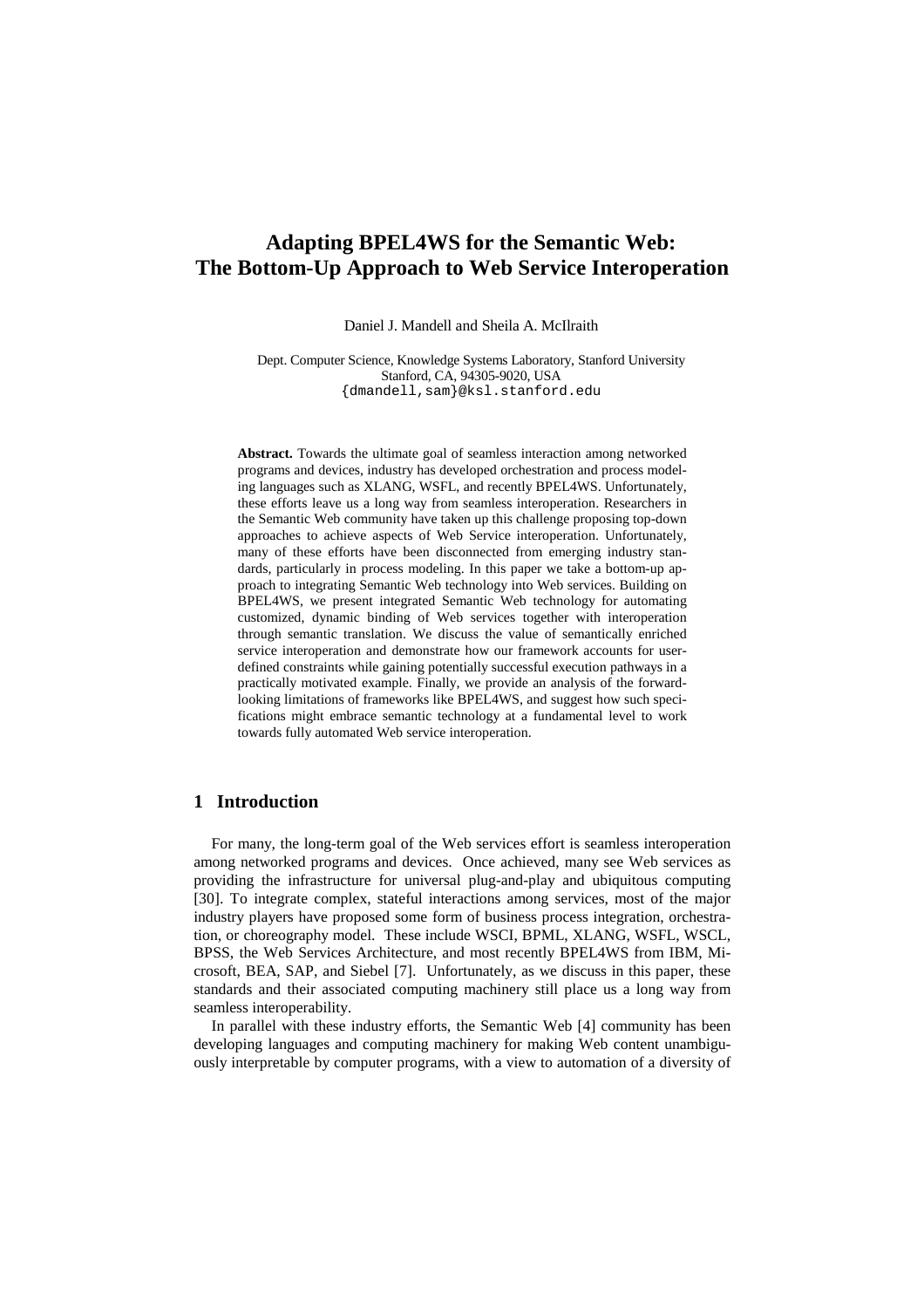Web tasks. Efforts include the development of expressive languages based on artificial intelligence technology, including RDF [17], RDF(S), DAML+OIL [12,29], and most recently a proposal for the Ontology Web Language (OWL) [10,21,26]. In the area of Web Services, the Semantic Web community has argued that true interoperation requires description of Web Services in an expressive language with a welldefined semantics. To this end, they have developed OWL-S (previously DAML-S), an OWL (previously DAML+OIL) ontology for Web services [8]. Similarly, researchers have developed automated reasoning machinery to address some of the more difficult tasks necessary for seamless interoperation including a richer form of automated Web service discovery [25], semantic translation [20], and the ultimate challenge, automated Web Service composition [24,22,14]. Unfortunately, most of these efforts have been top-down approaches building on artificial intelligence and automated reasoning technology, sometimes grounding them in WSDL [6], but often times avoiding connection with evolving industry standards.

In this paper we take a bottom-up approach to incorporating Semantic Web technology into Web services. We argue that to achieve the long-term goal of seamless interoperability, Web services must embrace many of the representation and reasoning ideas proposed by the Semantic Web community and in particular by the Semantic Web services community. Nevertheless, we acknowledge that Web standards defined by industry efforts will shape the evolution of Semantic Web services. From this viewpoint we take the leading candidate for business process modeling on the Web, BPEL4WS, and its associated computational machinery, BPWS4J, and augment them with Semantic Web technology. In Section 2, we provide a reference example that we use to illustrate our contributions. In Section 3 we introduce BPEL4WS, demonstrate its use on the example, and characterize its level of automation. In Section 4, we extend BPEL4WS with a Semantic Discovery Service and introduce semantic translations to advance the level of interoperability provided by BPEL4WS. We discuss the architecture of our software, demonstrate it with respect to our reference example, and analyze its merits and shortcomings. In Section 5, we outline directions for Web service interoperation frameworks to achieve tighter integration between infrastructure and Semantic Web technologies. We conclude by highlighting the distinct features brought to Web service interoperation through richly expressive Semantic Web languages and well-defined semantics, and suggesting how interoperation frameworks might incorporate semantic markup and reasoning to achieve seamless automation of Web services.

## **2 A Motivating Example**

To realize the value added by automated interoperation it is helpful to have a realworld example in mind. Consider the task of taking out a loan on the Web. In the absence of automation, the user invests considerable resources visiting numerous sites, determining appropriate service providers, entering personal information and preferences repeatedly, integrating information, and waiting for responses. We would prefer that the user enters information once and receives the expected results from the most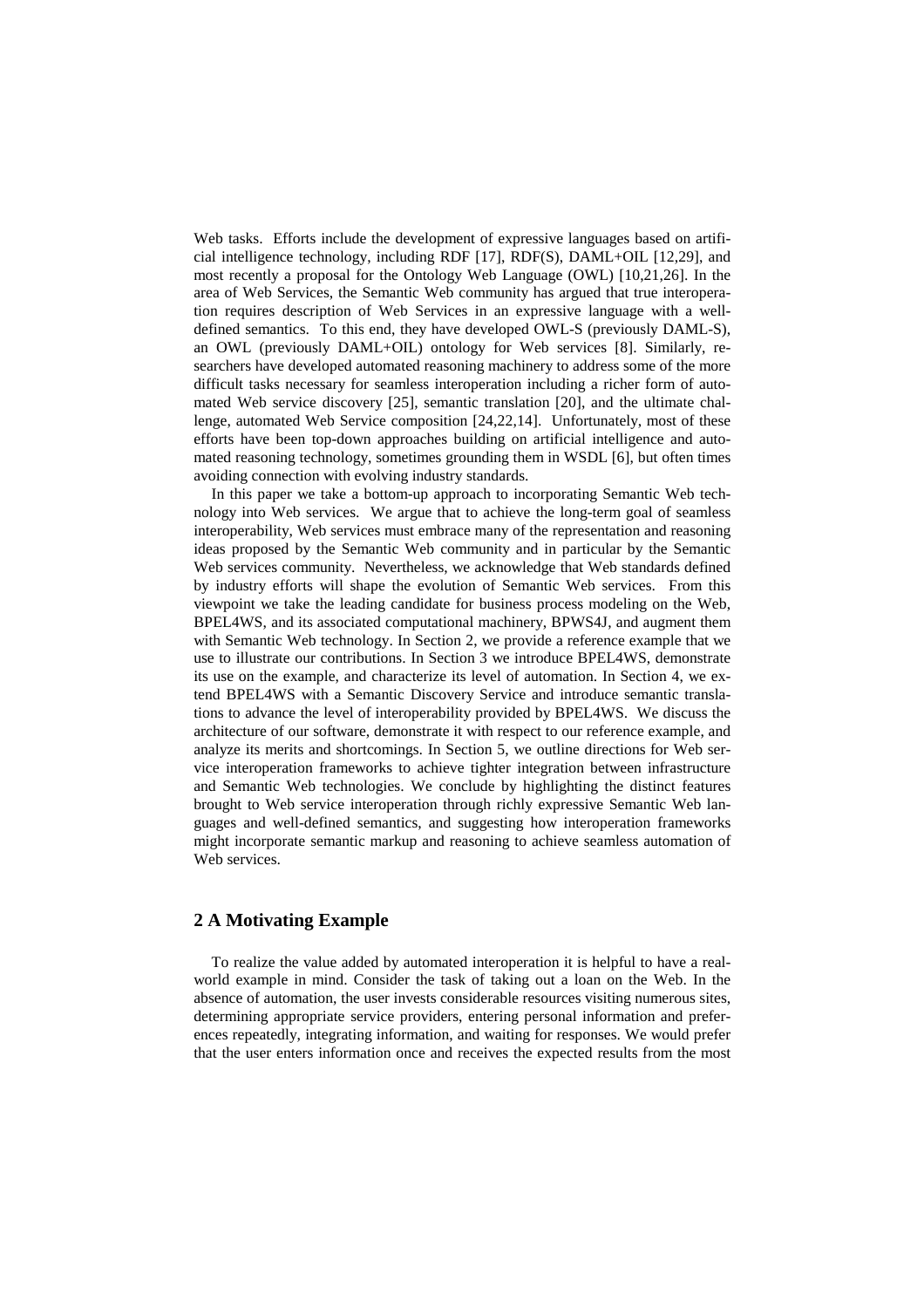

appropriate services with minimal additional assistance. One possible interaction model follows:

**Figure 1**. An interaction model for the loan example domain.

In this scenario, the user sends a single request to a loan finding service containing personal information, the type of loan desired, and some provider preferences. The loan finder distributes its work among two partner services: a credit assessor, which consumes the user's personal information and provides a credit history report, and a lender service, which consumes a credit report and a loan request and returns a rejection or a loan offer and its terms. The loan finder first invokes a credit assessor to generate a credit report for the user, which it then passes to the lender service along with the user's personal information. The lender service generates a result, which the loan finder reports to the user. It is no longer required that the user enter information multiple times, determine which services are appropriate, or standby to bridge output from one service to another as input. These responsibilities have been offloaded to the loan finding service and its *service provider*—the party responsible for the form and function of the loan finding service.

This interaction model is appealing for the user, but switching perspectives to that of the service provider, it remains to show how service partners are selected, ordered, invoked, and integrated.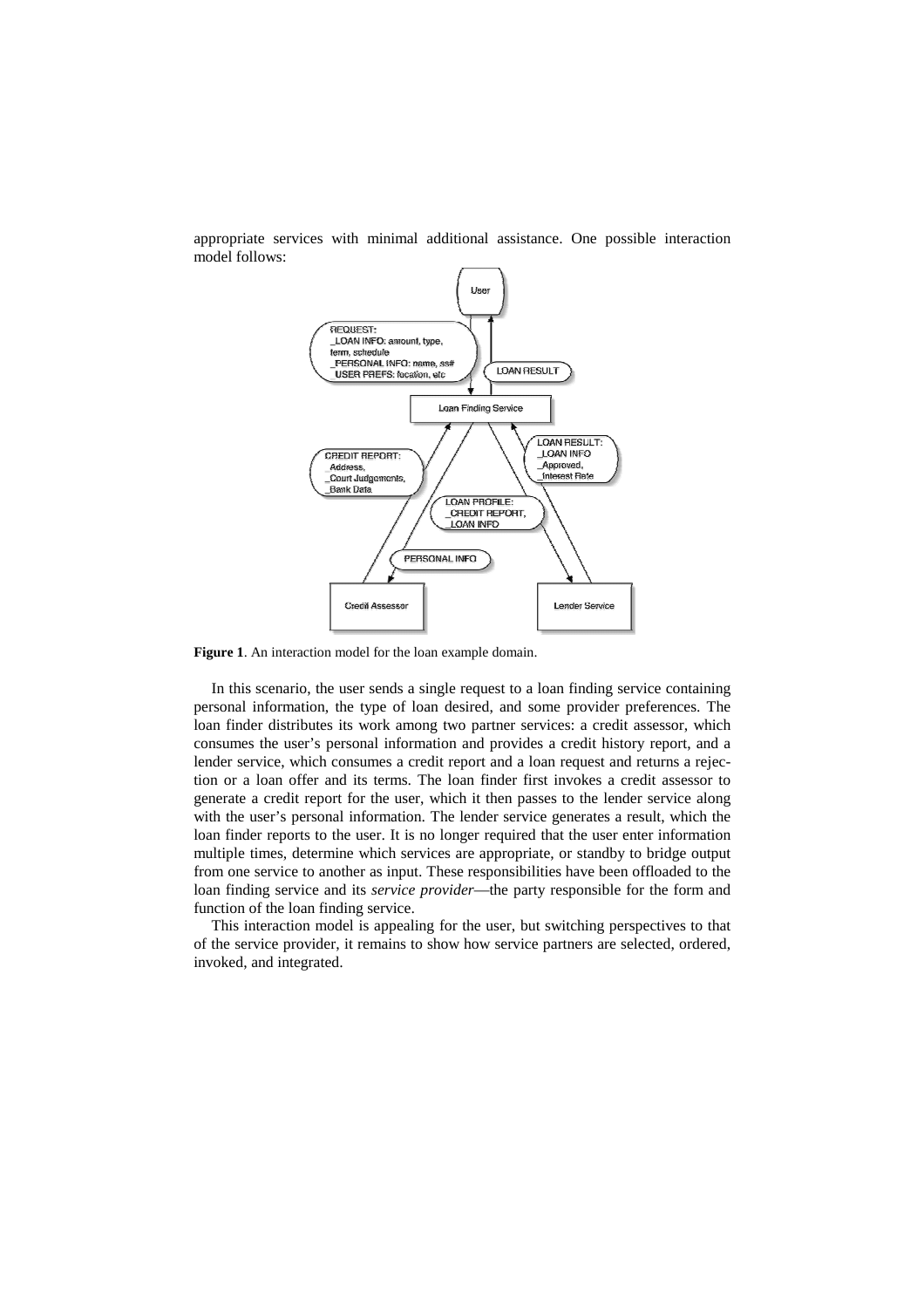## **3 Automated Web Service Execution**

A number of specifications and software packages are available to automate the execution of hand-written Web service compositions. Among them are BPEL4WS [7], WSCI [2], and BPML [1]. In this section we will focus on the most recently leading player, BPEL4WS (*Business Process Execution Language for Web Services*).

## **3.1 BPEL4WS and BPWS4J**

The BPEL4WS specification co-authored by IBM, Microsoft, BEA, SAP, and Siebel Systems merges ideas from Microsoft's XLANG [28] and IBM's WSFL [18]. It provides a notation for describing interactions of Web services as *business processes*, following in the tradition of *workflow* modeling [31,13]. Workflow in BPEL4WS is directed by traditional control structures such as *if, then, else,* and *while-loop*. Services are integrated by treating them as *partners* that fill *roles* in a BPEL4WS *process model*. The communication-level parameters of the partner services are described in accompanying WSDL documents. The process model describes a program that orchestrates the interaction of the service partners. The key components of the process model are: *partners*, which associate a Web service defined in an accompanying WSDL document with a particular role; *variables*, which contain the messages passed between partners and correspond to messages in accompanying WSDL documents; *fault handlers*, which deal with known and unexpected exceptions in the spirit of the *try-catch* programming construct; and *flow*, which lists the *activities* defining the control flow of the process.

The BPWS4J engine [15], released by IBM alongside of BPEL4WS, implements a subset of the features defined in the BPEL4WS specification. The BPWS4J engine consumes a BPEL4WS document and WSDL documents defining the bindings for the BPEL4WS process and its partners. It then establishes a single endpoint for accessing the BPEL4WS process as a Web service.

### **3.2 BPEL4WS and the Loan Example**

In order to model the workflow in Figure 1, a service provider writes each of the above elements into a BPEL4WS document. For our current purposes it is worth examining the <partners> element.

In a BPEL4WS document modeling the interaction in Figure 1, the loan finding service interacts with three  $\leq$  partners> corresponding to the user, the credit assessor service, and the lender service. Note that the loan finding service in Figure 1 is not a partner because it corresponds to the BPEL4WS process itself. The element might be written as follows: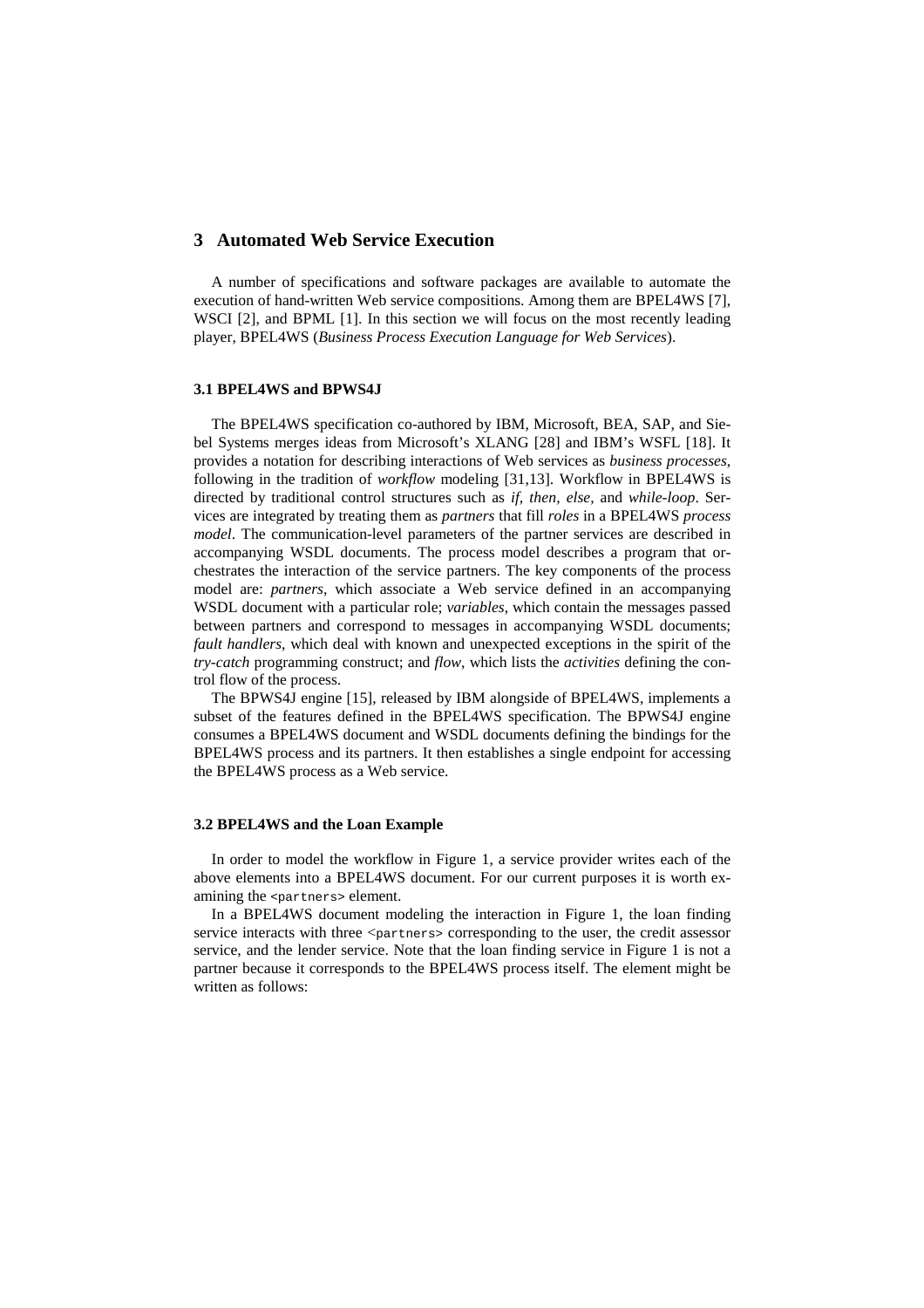```
 <partners> 
   <partner name="user" 
      serviceLinkType="lns:loanCustomerLinkType" 
                 partnerRole="user"/> 
   <partner name="assessor" 
      serviceLinkType="lns:USCreditAssessorLinkType" 
                partnerRole="assessor"/> 
   <partner name="lender" 
      serviceLinkType="lns:loanLenderLinkType" 
                 partnerRole="lender"/> 
 </partners>
```
The serviceLinkType attribute selects a communication-level agreement between partners. The partnerRole attribute identifies which role the partner plays and which the loan finding service plays. Each role is bound elsewhere in the BPEL4WS element space to a WSDL portType.

## **3.3 Critical Analysis of BPEL4WS Automation**

BPWS4J enables automated Web service execution, and BPEL4WS opens the way for automated service discovery by leaving service partners unbound at design time. Both the engine and the specification, however, have shortcomings that limit their ability to provide a foundation for seamless interoperability.

#### **3.3.1 Limitations in BPWS4J**

Although a mechanism for dynamic partner assignment is outlined in the BPEL4WS specification, the version of BPWS4J available at the time of writing omits the service reference assignment feature, so a dynamically discovered service could not be bound to a partner role within BPWS4J. BPWS4J, then, enables automated Web service execution, but not automated Web service discovery.

Without automated discovery, the service provider is responsible for choosing service partners *a priori* and preconcerting them into an effective unit. Because partner services are chosen prior to receiving the user's request, the system cannot customize partner selection for the user's specific needs or preferences. It is possible that the service selects suboptimal service partners, either because the service provider lacks a comprehensive list of potential partners at design time, or because of the difficulty in finding partners whose solution generalizes for all users. In the case of the loan example, it is possible that the user prefers to use an in-state lender because in-state loans offer tax incentives from the user's state government. If the service provider defines the lending partner prior to the user's request, the user's preference is ignored. Additionally, discovering and integrating the service partners manually places greater responsibility and maintenance demands on the service provider than in the automated case.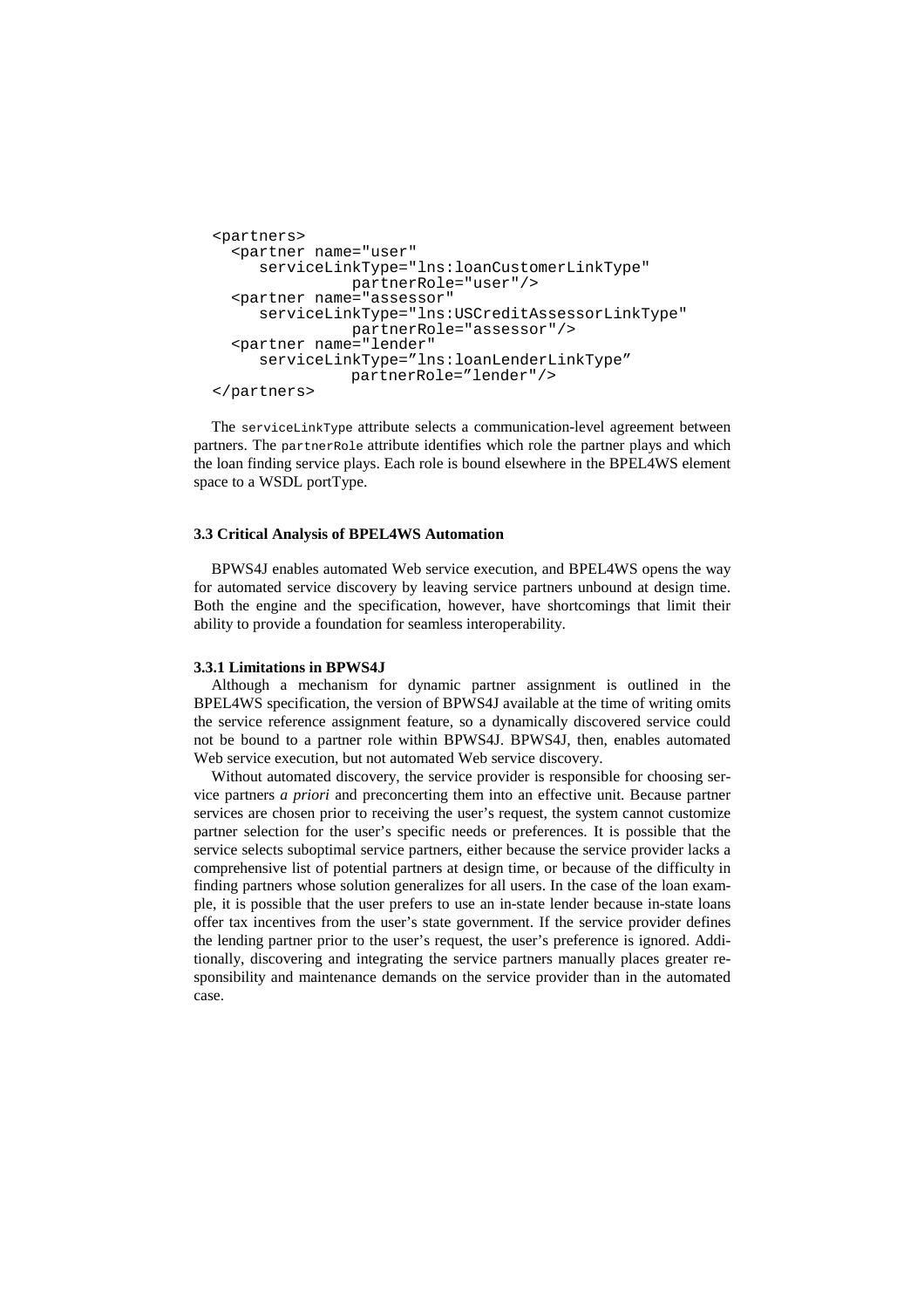#### **3.3.2 Limitations of BPEL4WS**

More interesting than engine-specific limitations are those inherent in the form and content of the BPEL4WS specification. Descriptions of executable and abstract processes in BPEL4WS are not declarative; they are not encoded in a manner that facilitates symbolic manipulation. As such, they are not well suited to many of the automated reasoning tasks envisioned by Semantic Web services [23].

For example, the task of binding service partners to physical ports can, theoretically, occur at runtime in BPEL4WS. Nevertheless, the description of those service partners is done via WSDL portType definitions. Effective dynamic service binding cannot be performed by solely matching WSDL messaging interfaces. Service partners should be selected based on functional, nonfunctional and behavioral descriptions of what a service does, and how it does it. Further, we argue that such descriptions must be encoded in an ontology language (e.g., [26]).

Restricting service descriptions to the expressivity of strictly syntactic WSDL interfaces limits the integration of service partners that operate on messages that have different syntax but are semantically compatible. For example, perhaps the only appropriate credit assessor for an ex-UK resident provides UKCreditReports while the lending service consumes USCreditReports. Even if these messages differed only in their representation of dates, an interoperation system that cannot recognize the semantic compatibility of the credit reports could fail to realize a potentially successful integration. Likewise, service partners that are syntactically identical, but semantically incompatible, because different messages are described using the same name, will cause binding of functionally incompatible services.

At the heart of the problem is BPEL4WS's reliance on describing services using XML and XMLSchema. XML provides a rudimentary content language, but lacks the constructs to describe complex relationships between Web resources. While XMLSchema augments XML with a data model and enables datatyping, the semantics of XML is underspecified. Further, XMLSchema is not sufficiently expressive to create and relate rich datatypes. In contrast, RDF and RDF(S) provide a rudimentary ontology language. Not only do they provide a data model for XML, but they also enable the representation of classes, properties, domain and range, and sub-class plus super-class hierarchies. Still further expressive is OWL, and its predecessor, DAML+OIL, which also include a well-defined semantics and the ability to define complex relationships between properties of objects in an ontology. By describing services in DAML+OIL or OWL, not only do we get a more expressive language for describing service partners, but also tools for automatically reasoning about those services [16]. With the absence of automated reasoning in BPEL4WS, it is the BPEL4WS author's responsibility to manually construct a process model that follows the operational semantics of its service partners.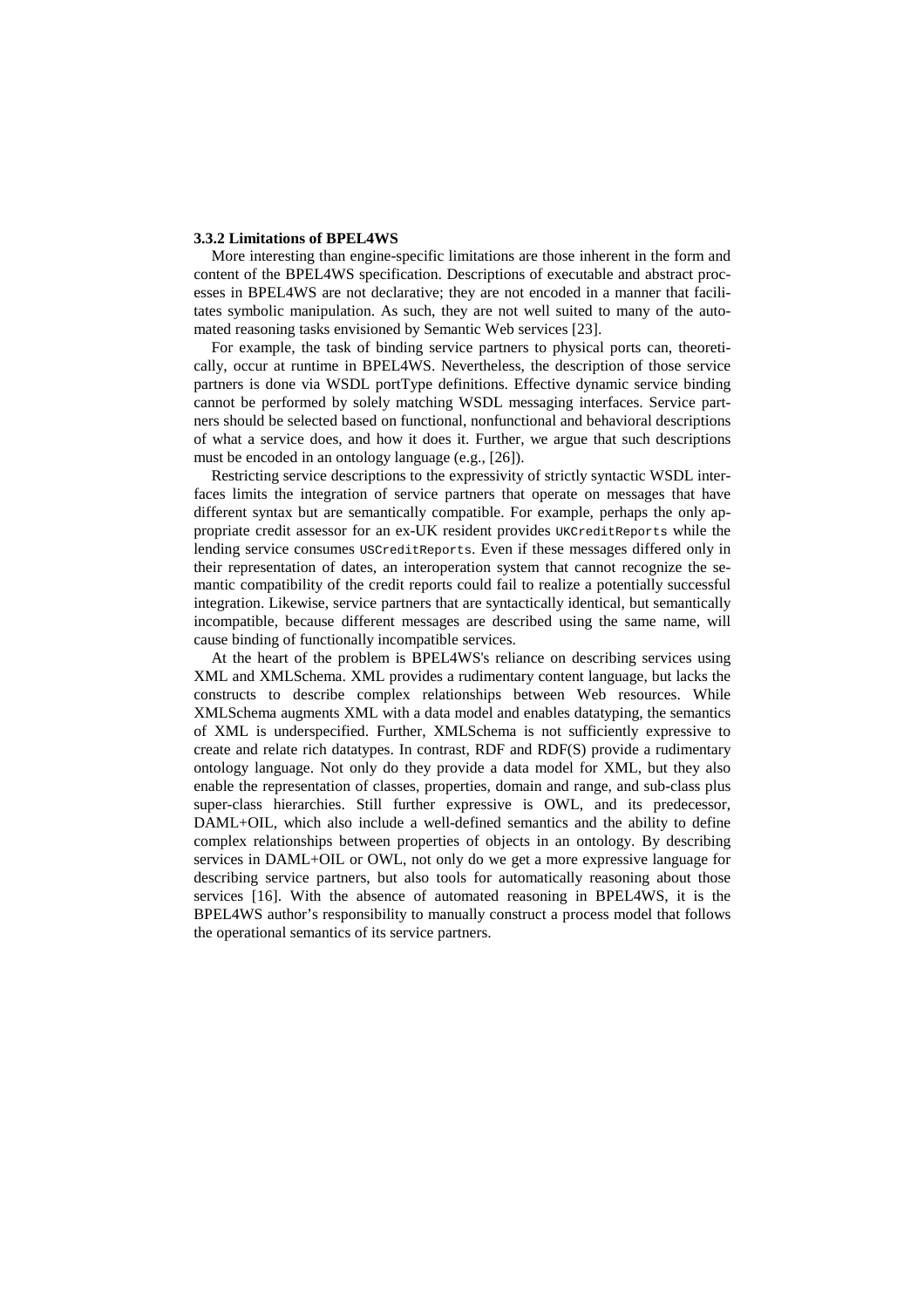## **4 Automated Service Discovery, Customization, and Semantic Translation**

In this section we present work that extends BPWS4J with customized, dynamic binding of service partners and semantic translation to address shortcomings presented in Section 3. To enable these features, we need to consider three issues:

- 1. How to formally represent descriptions of potential service partners
- 2. How to store, query and reason about such descriptions to discover appropriate partners
- 3. How to integrate discovered partners into the BPWS4J engine

Our approach adopts Semantic Web technologies to address the first issue, and these are described in Section 4.1. In Section 4.2, we present novel work in the form of a *Semantic Discovery Service,* which addresses the last two issues.

#### **4.1 Supporting Technologies**

We adopt several key Semantic Web technologies to enable the description of services in a computer interpretable format and the discovery of services with desired properties.

#### **4.1.1 DAML-S**

l

DAML-S<sup>1</sup> is an ontology for describing Web services based on DAML+OIL. As a DAML+OIL ontology, DAML-S has a well-defined semantics, making it computerinterpretable and unambiguous. It also enables the definition of Web services content vocabulary in terms of objects and complex relationships between them, including class, subclass, and cardinality restrictions.

The DAML-S upper ontology comprises three components:

- 1. *ServiceProfile* Relates and builds upon the type of content in UDDI, describing the properties of a service necessary for automatic discovery, such as what the services offers, its inputs and outputs, and its preconditions and effects.
- 2. *ServiceModel* Describes a service's process model (the control flow and dataflow involved in using the service). It is designed to enable automated composition and execution of services.
- 3. *ServiceGrounding* Connects the process model description to communicationlevel protocols and message descriptions in WSDL.

In this section, we focus on the ServiceProfile as a declarative descriptor of Web service properties enabling automated, customized service discovery and semantic translation. We collect DAML-S service profiles into a repository and exploit their semantics to query for partners based on descriptions of the partners' desired properties.

<sup>&</sup>lt;sup>1</sup> The DAML-S ontology has recently been translated to OWL, and renamed OWL-S [8].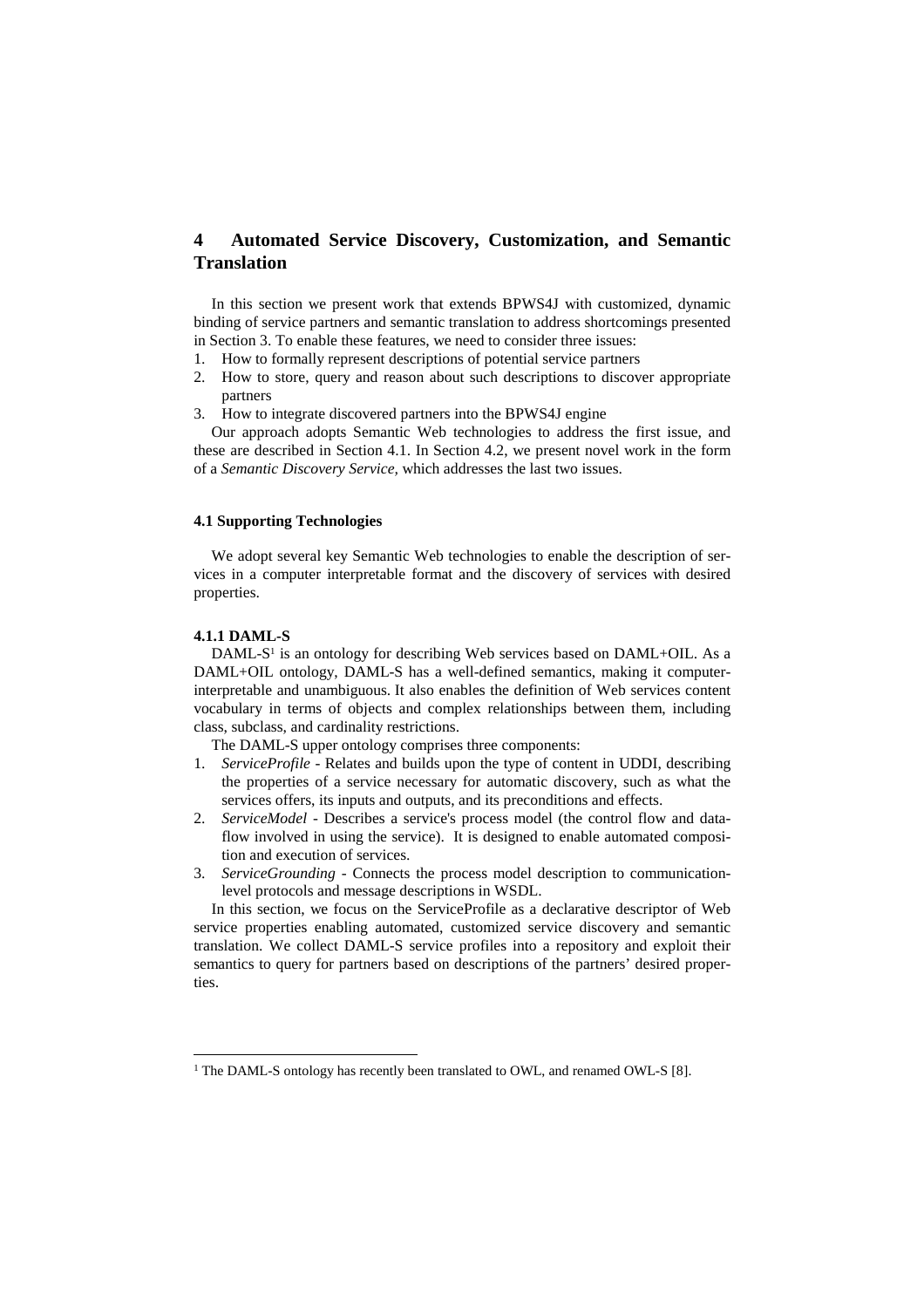#### **4.1.2 DAML Query Language**

We adopt the *DAML Query Language* (DQL) [11] as our formal language and protocol for querying repositories of DAML-S service profiles. DQL defines the construction of queries over a repository comprised of DAML+OIL sentences. In our case, the repository is a *knowledge base* (KB) of DAML-S service profiles. DQL queries are handled by a DQL server, which interfaces with an *automated reasoner* operating over the KB. The reasoner determines which profiles satisfy the query restrictions. The DQL server answers the query by returning matching profiles in a series of *answer bundles*.

#### **4.1.3 Java Theorem Prover**

We use the *Java Theorem Prover* (JTP) [16] as the DQL server's automated reasoner. JTP is a hybrid reasoning system based on first-order logic model elimination. JTP is a particularly compelling candidate for our work because of its special purpose DAML+OIL reasoner. Since the reasoner is based on the axiomatic semantics of DAML+OIL, performance can be augmented by efficient storage of DAML+OIL sentences as triples and pre-computation of common queries.

#### **4.2 The Semantic Discovery Service**

DAML-S provides us with means to formally represent the form and function of Web services, and DQL/JTP provide us with sufficiently powerful machinery to query such descriptions. With these technologies in hand, it remains to integrate semantic service description querying into BPWS4J. Since the current release of BPWS4J is not immediately extensible, we construct a *Semantic Discovery Service* (SDS) to work within BPWS4J's perspective as an aggregator of Web services.

The SDS sits between a BPWS4J process and its potential service partners. Instead of routing requests to previously selected partners, BPWS4J directs them to the SDS through a locally bound Web service interface. In order for the SDS to dynamically discover customized service partners, SDS messages contain (1) the parameters to be sent to a discovered service partner, and (2) the required service partner attributes, including functional and user constraints, expressed in DAML-S sentences. The SDS then locates appropriate service partners and serves as a dynamic proxy between the BPWS4J engine and the discovered partners. With this interface come two important properties of interactions with the SDS:

- 1. The SDS is agnostic as to the content of the service descriptions and invocation messages it receives.
- 2. The SDS is stateless, with no knowledge of prior interactions, and no servicespecific properties.

These properties grant the SDS portability between any BPWS4J actions and processes.

Further information about the SDS and demonstration code is available online at (http://ksl.stanford.edu/sds).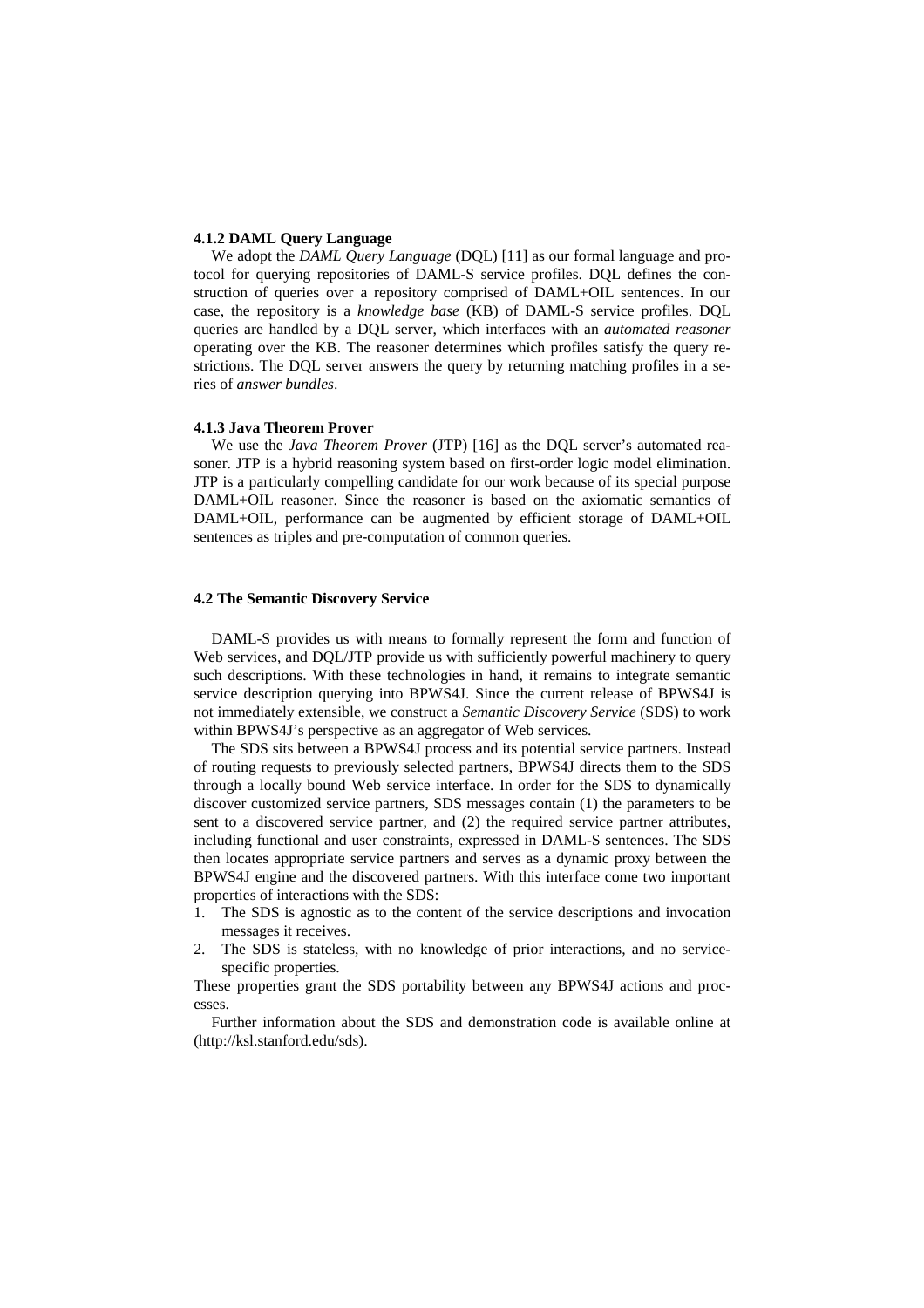#### **4.3 Automated Service Customization**

Automated service customization refers to the automatic selection of partners to meet preferences and constraints specific to each user. A user's request might contain preferences for a service's physical location, side effects, quality of service and security guarantees, and many other properties.

 In our approach to automated service customization, user constraints are encoded as DAML-S sentences in requests to BPWS4J. Because the BPEL4WS author expects each service partner to exhibit particular functional behavior, the BPEL4WS process may also add constraints on the functional classes of service partners. These constraints are applied to the functionalClass property of service profiles in the KB. functionalClass properties, in turn, point to an ontology of service functions contained in the KB. In the absence of a computer interpretable operational semantics, referencing ontological representations of functional classes facilitates manual service composition by allowing the service partner and BPEL4WS to agree upon expected behavior.

Once the SDS receives a request for a partner service invocation, the SDS wraps the request's DAML-S restrictions inside a DQL query and sends them to the DQL server. The DQL server invokes the JTP DAML+OIL reasoner to compute the set of DAML-S service profiles meeting the query criteria. Matching DAML-S profiles are returned to the SDS as answer bundles. The SDS selects a partner from the answer bundles and invokes the partner's endpoint with the message parameters supplied by BPWS4J. The partner does its work and responds to the SDS, which in turn forwards the response to BPWS4J. BPWS4J recovers flow control, and continues executing the process model, invoking the SDS whenever a customized Web service invocation is needed (see Figure 2).



**Figure 2.** Interaction flow between BPWS4J, SDS, DQL server, & discovered service partners.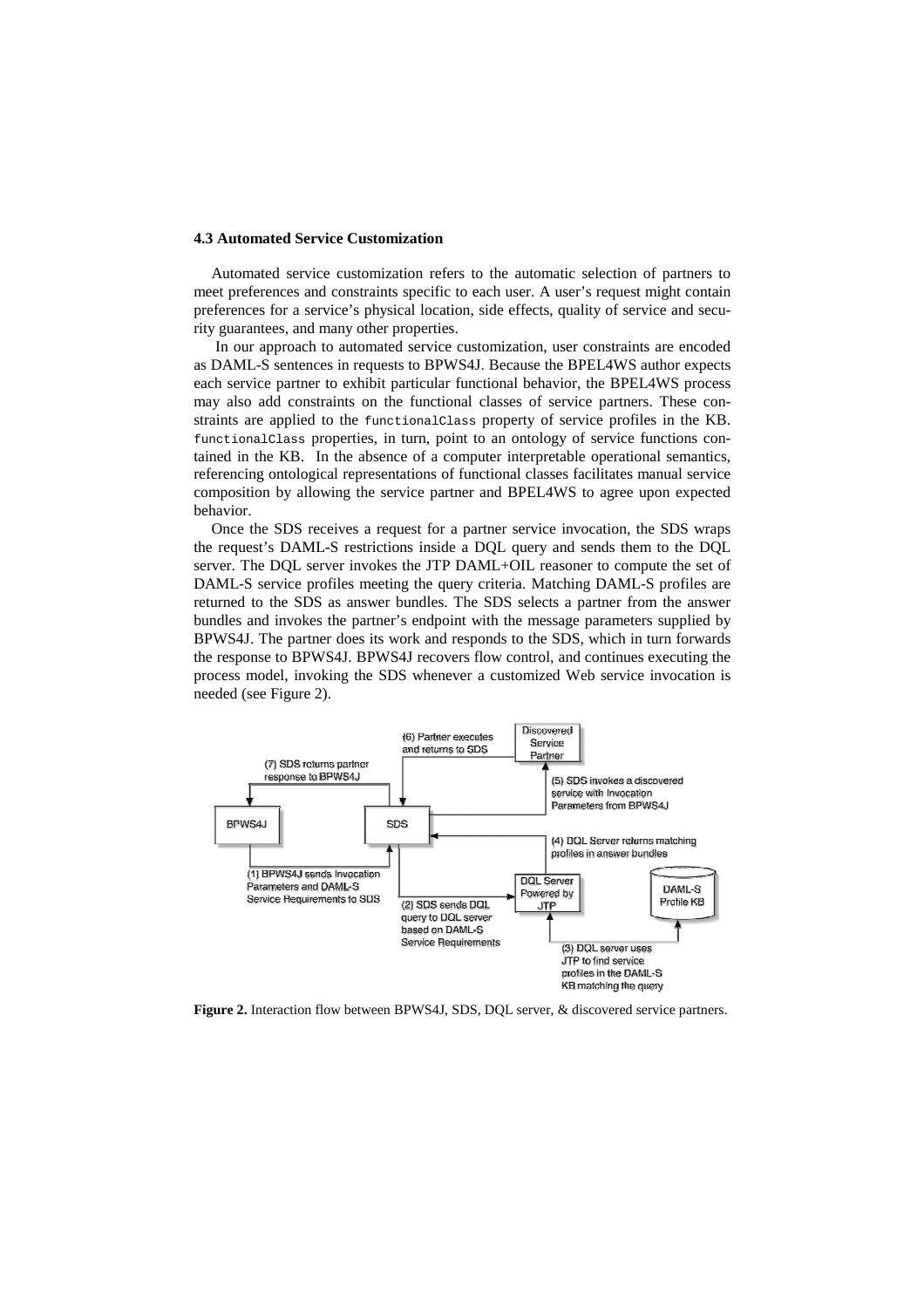#### **4.4 Automated Semantic Translation**

A key feature of semantically enriched data structures is their translatability within the context of automated reasoning. In goal-directed reasoning, an automated reasoner can exploit the semantic equality of syntactically distinct classes of objects to increase the number of potentially successful execution pathways. Within the context of Web services, *semantic translation* refers to redefining well-defined data types in terms of their relationships to one another via implicit or explicit translational axioms. Semantic translation increases Web service interoperability by facilitating automatic translation of the inputs and outputs of service partners so they may interact seamlessly.

The SDS provides automated semantic translation for Web service discovery. Our approach uses a recursive *back-chaining* algorithm to determine a sequence of service invocations, or *service chain*, which takes the input supplied by BPWS4J and produces the output desired by BPWS4J. Our translational axioms are encoded as translation programs exposed as Web services. The algorithm invokes the DQL server to discover services that produce the desired outputs. If the SDS does not have a required input, the algorithm searches for a translator service that outputs the required input and adds it to the service chain. The process is recursive and terminates when it constructs a successful service chain, or the profiles in the KB (or some bounded subset) are exhausted.

The following pseudocode representation of the algorithm returns a service chain, if one exists in the KB, producing the desired output while consuming only the available inputs:

```
Initialization: 
weHave = \{inputs provided by BPWS4J process\};
weWant = \{\text{output desired by BPWS4J process}\}\)Step: 
findServiceChain (weHave, weWant) { 
   svcs = getServicesOutputtingWeWant(weWant); 
   foreach service in svcs { 
     chain = new chain; 
     foreach input in service.inputs { 
       if input not in weHave { 
       newSvcs = findServiceChain(weHave, service.inputs); 
       chain.add(newSvcs); 
 } 
 } 
     if all service.inputs in weHave { 
       chain.add(service); 
       return chain; 
 } 
   } 
   return null; // no chain found 
}
```
Note that this algorithm fits our purposes for a small DAML-S KB, but the worstcase execution time grows exponentially in the number of inputs we allow. To improve performance we could utilize a heuristic that eliminates low scoring services from the svcs list based on a scoring function, e.g., the minimal distance between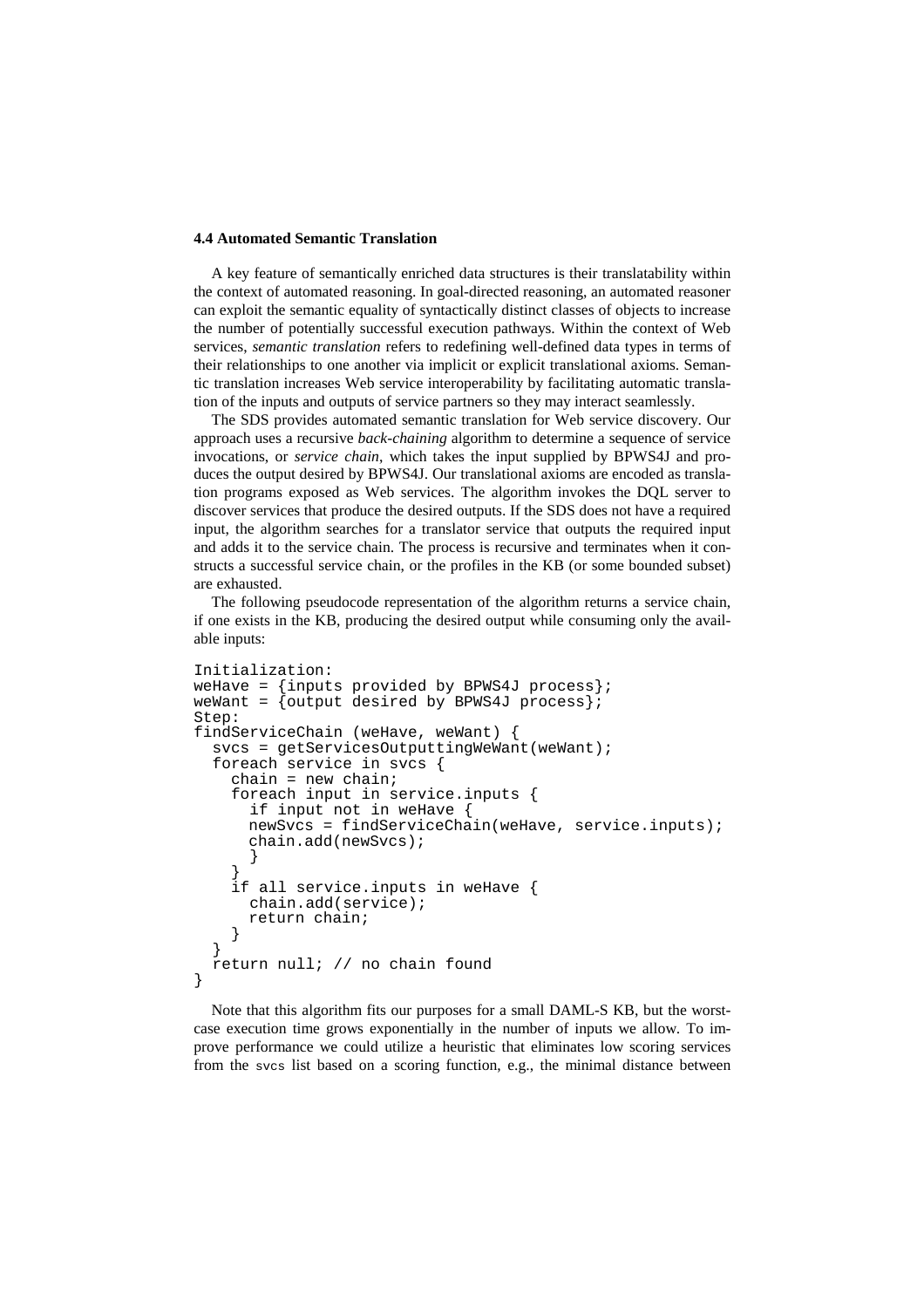inputs we desire and the service's outputs in a taxonomy tree, as described in [25]. Additionally, we could favor service partners requiring fewer inputs.

Also note that we only account for inputs and outputs in translation because the translator services are of the same functional class. The translation services we describe are merely implementations of translational axioms and have no preconditions or side effects.

#### **4.5 SDS and the Loan Example**

We now consider the SDS in the context of the loan finding example from Sections 2 and 3. Assume that the user has recently moved to California, USA from the United Kingdom, so that the only potential credit-reporting agency is based in the UK. This credit assessor produces credit reports of class UKCreditReport. BPWS4J must then invoke a service that inputs a UKCreditReport and outputs a LoanResult. The behavior of the service is enforced by BPWS4J requiring that the partner be of functional class creditAssesor, which is defined in an ontology as described in Section 4.3. Assume further that the user must get a loan from a US lender and, moreover, wishes to borrow from a California-based lender (to take advantage of in-state tax incentives). The SDS may locate a CA-based lender of the required functional class using automated customization, but if the only such available lender requires a USCreditReport as an input the SDS would fail to discover an appropriate lender. The BPWS4J process would report that the request could not be completed.

With semantic translation, the user's request becomes satisfiable. We introduce into the DAML-S KB the profile for a DateTranslator service of functional class semanticTranslator that translates between USCreditReport and UKCreditReport classes. Assume that this service implements a semantic translation axiom that, for simplicity, properly declares that the credit reports are identical except that the US version represents dates as MM/DD/YYYY, while the UK version uses DD/MM/YYYY. Since the DateTranslator service requires a UKCreditReport as an input, and the SDS has one available, the algorithm adds the DateTranslator to the chain. The service chain  $(assessor \rightarrow$ DateTranslator $\rightarrow$ lender) now consumes a UKCreditReport and produces a LoanResult as desired by the BPWS4J process. The SDS executes the service chain and returns the LoanResult to BPWS4J.

#### **4.6 Characterization of SDS Automation**

We now characterize the level of automation provided by BPWS4J extended with a Semantic Discovery Service within the broader context of Web service interoperation. As in Section 3, the BPWS4J engine provides automated Web service execution given a BPEL4WS process model. In this section, we introduce the Semantic Discovery Service, which extends BPWS4J with customized, dynamic service binding and semantic translation. These capabilities enlarge the space of potentially successful executions, and allow the framework to account for user-defined constraints in partner selection.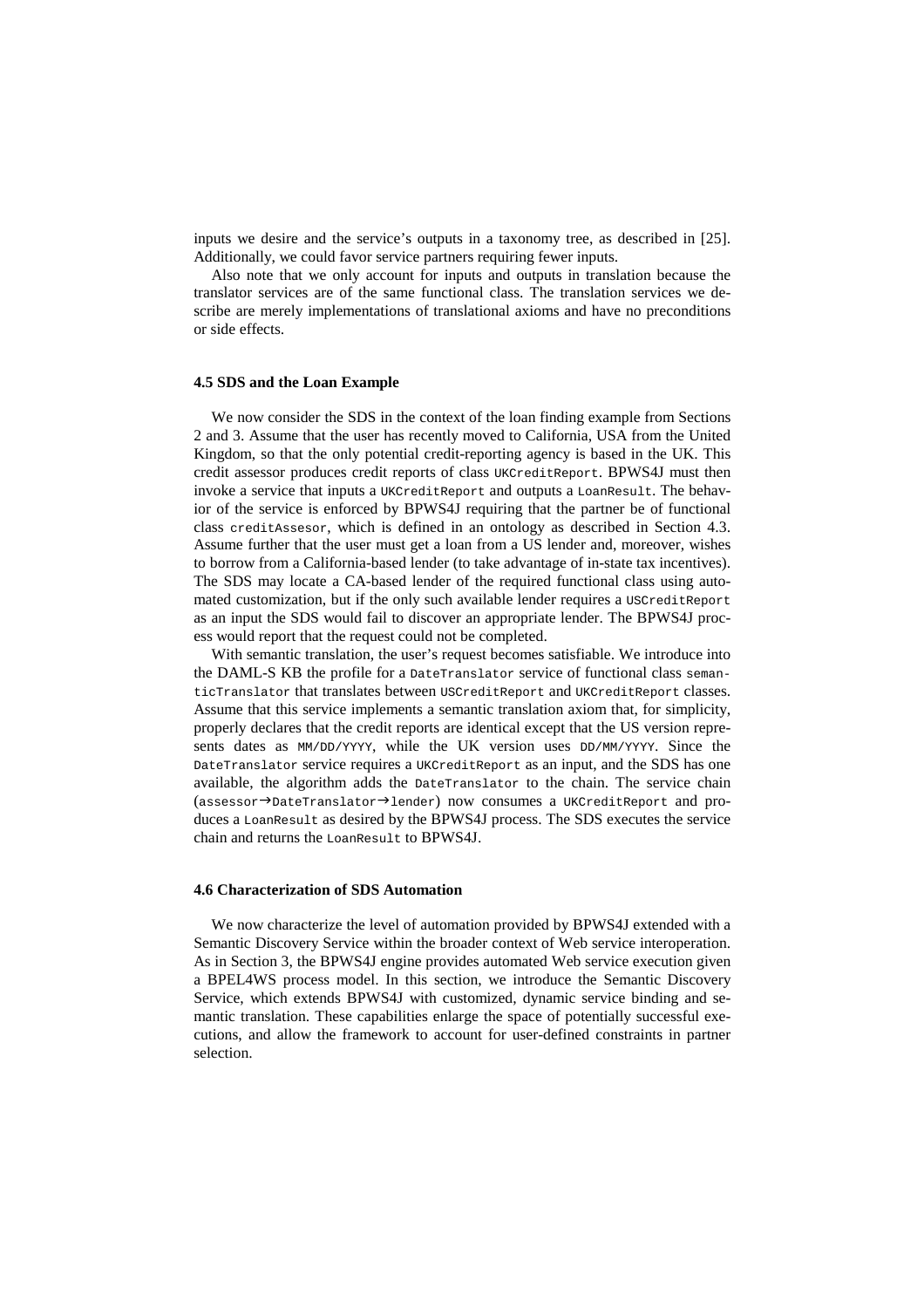The SDS does not, however, enable *automated Web service composition*. This notion is regarded in the Semantic Web community as the determination of an execution plan to accomplish an objective given a current state, and adapting that plan as state changes without human intervention. Despite the fact that our implementation does discover and execute a sequence of services to produce a desired output from provided inputs, the fundamental workflow defined in the BPEL4WS document is intentionally unchanged, as we discuss below.

The reasoning performed by the SDS is purely communicative and ignores services' preconditions and effects, aside from those accounted for implicitly by their functional classes. To reason about preconditions and effects is to reason about what a service does. In the case of BPWS4J, the service provider performs this reasoning manually by defining a BPEL4WS process that utilizes a predefined number of service partners with expected operational semantics and an execution ordering. As such, the service provider imposes a particular decomposition of the process, making it inappropriate for the SDS to perform automated service composition for two reasons. First, recomposing a process without knowing the intended side effects of the original composition (i.e., those intended by the service provider) runs the risk of composing services with unintended side effects. Second, even if the SDS did have a formal description of the expected effects of the service partners – for example, an operational semantics defined by a DAML-S *ServiceModel* – recomposing the process into a new workflow reproduces the work of BPWS4J and the service provider, so the SDS would be replacing the very system it is supposed to complement. Enabling automated Web service composition within BPWS4J and similarly featured frameworks requires fundamentally redefining their roles and capabilities towards reasoning about abstract objectives and services described in languages with well-defined semantics. To so do, frameworks will need to shift from an *interface-oriented* perspective on Web services to one that is *functionally-oriented*.

## **5 Future Directions for Web Service Interoperation Systems**

In this Section we briefly outline some directions for Web service interoperation frameworks to facilitate fuller integration between infrastructure and Semantic Web technologies. We consider automating service discovery and then service composition in turn, grounded in our critique and extension of BPEL4WS.

## **5.1 Adapting BPEL4WS for Automated Service Discovery, Customization, and Semantic Integration**

As discussed in Section 3.3.2, the central shortcoming in BPEL4WS giving rise to the need for the Semantic Discovery Service is its reliance on XML and XMLSchema for describing Web service partners (for now we set aside shortcomings in the current implementation of the BPWS4J engine). BPEL4WS could subsume the capabilities provided by the SDS by relaxing its dependence on XML in favor of higher-level descriptions in a language like DAML-S. DAML-S service profiles can be used to query for service partners, as in the SDS, and the DAML-S service grounding can be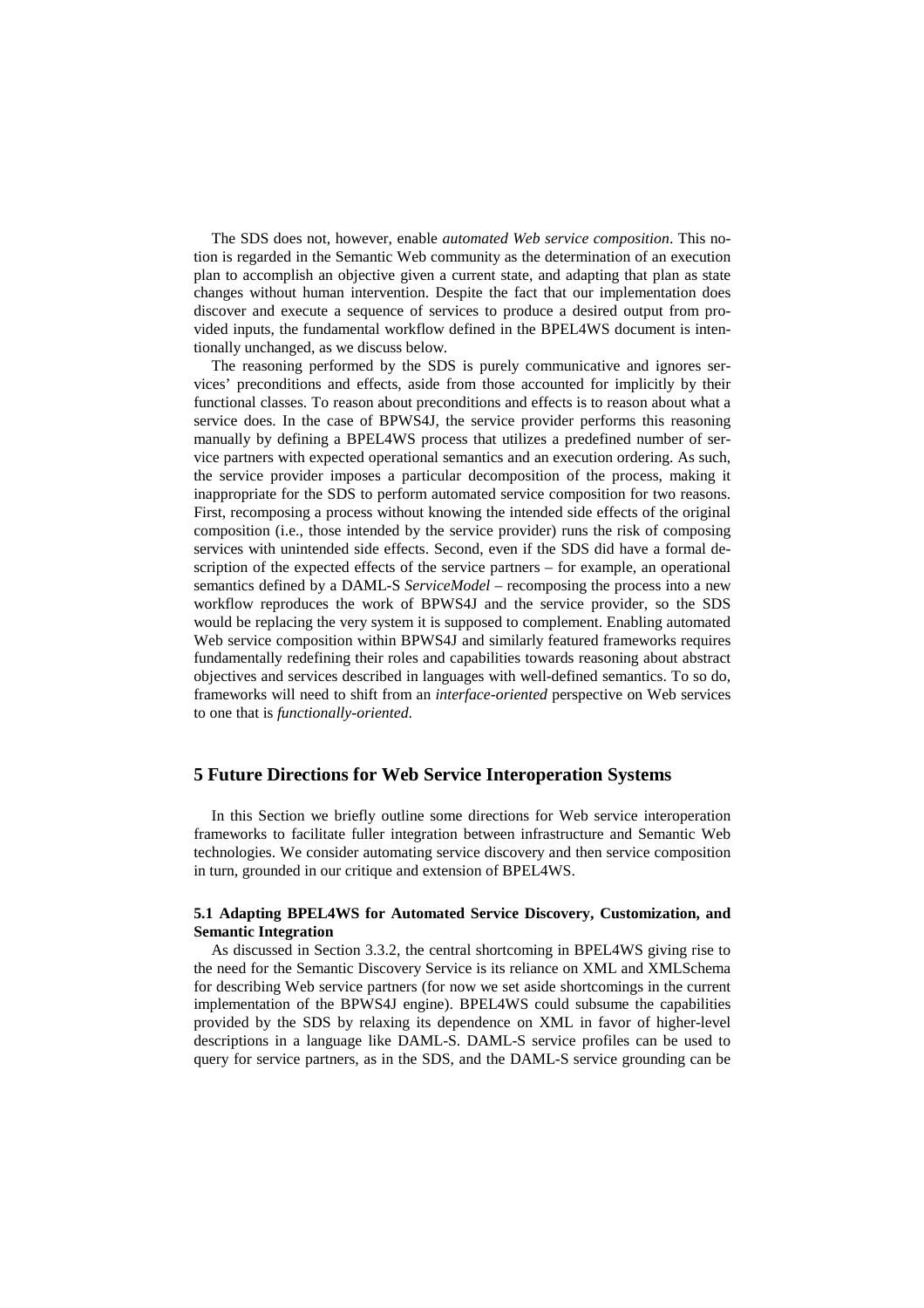used to connect the high-level description to communication level protocols like WSDL (see [8] for details), saving the final binding to portTypes until runtime. BPEL4WS engines could easily query repositories for services using their built-in communication-level functionality.

#### **5.2 Adapting BPEL4WS for Automated Service Composition**

Automating service composition with frameworks like BPEL4WS requires a more substantial evolution, shifting its perspective as an execution framework for predefined process models to that of an automated reasoner over abstract goals. Execution plans devised to attain such goals must be adjustable as execution state changes.

Several working systems developed by researchers in the Semantic Web community perform this function [22,24,20]. These frameworks share two key components necessary to automate Web service composition. The first is a declarative representation of the capabilities of each Web service in a semantically well-defined language that is computer interpretable, as employed by the SDS or the modified version of BPEL4WS suggested in Section 5.1. Further, this information must abstractly describe the service's function as well as its form. While BPEL4WS's predecessors, XLANG and WSFL, had a well-defined semantics for describing the execution of a workflow, to date BPEL4WS has not been shown to maintain this property. Adopting the DAML-S *ServiceModel* would shift the perspective of the interoperation framework towards being functionally-oriented on service partners. Partners could then be chosen based on functional and operational constraints in addition to their communicationlevel properties. In the case of the loan finding example, the *ServiceModel* would formally declare how the service functions, the potential side effects, and the necessary preconditions so that automated reasoning machinery could appropriately manipulate it to determine a composition. The runtime execution of the model would be determined by an automated reasoner within the BPEL4WS engine, allowing far greater flexibility in successfully completing the user's request. In a loan finding scenario, for example, there are clearly many more ways to get a loan than the "assessorlender" model. The composition system could propose, for example, an advance on the user's credit card, government subsidized assistance, or other solutions that meet the user's objective but may be more financially desirable or practical.

As implied above, the second necessary component to automated Web service composition is appropriate computational machinery to manipulate service descriptions to produce a composition. All of the composition work from the Semantic Web mentioned above employs such machinery operating on some model with a formal executional semantics. For example, Karmasim [24] uses reachability analysis over Petri nets. McIlraith and Son's work [22] uses Prolog and a subset of first-order logic. McDermott's work [20] likewise uses a logic-based automated reasoning system. All of these approaches, while powerful, reveal the need for further research, particularly in integration with industrial efforts. Importantly, however, this work highlights the spectrum of approaches interoperation frameworks could employ to increase their power and flexibility.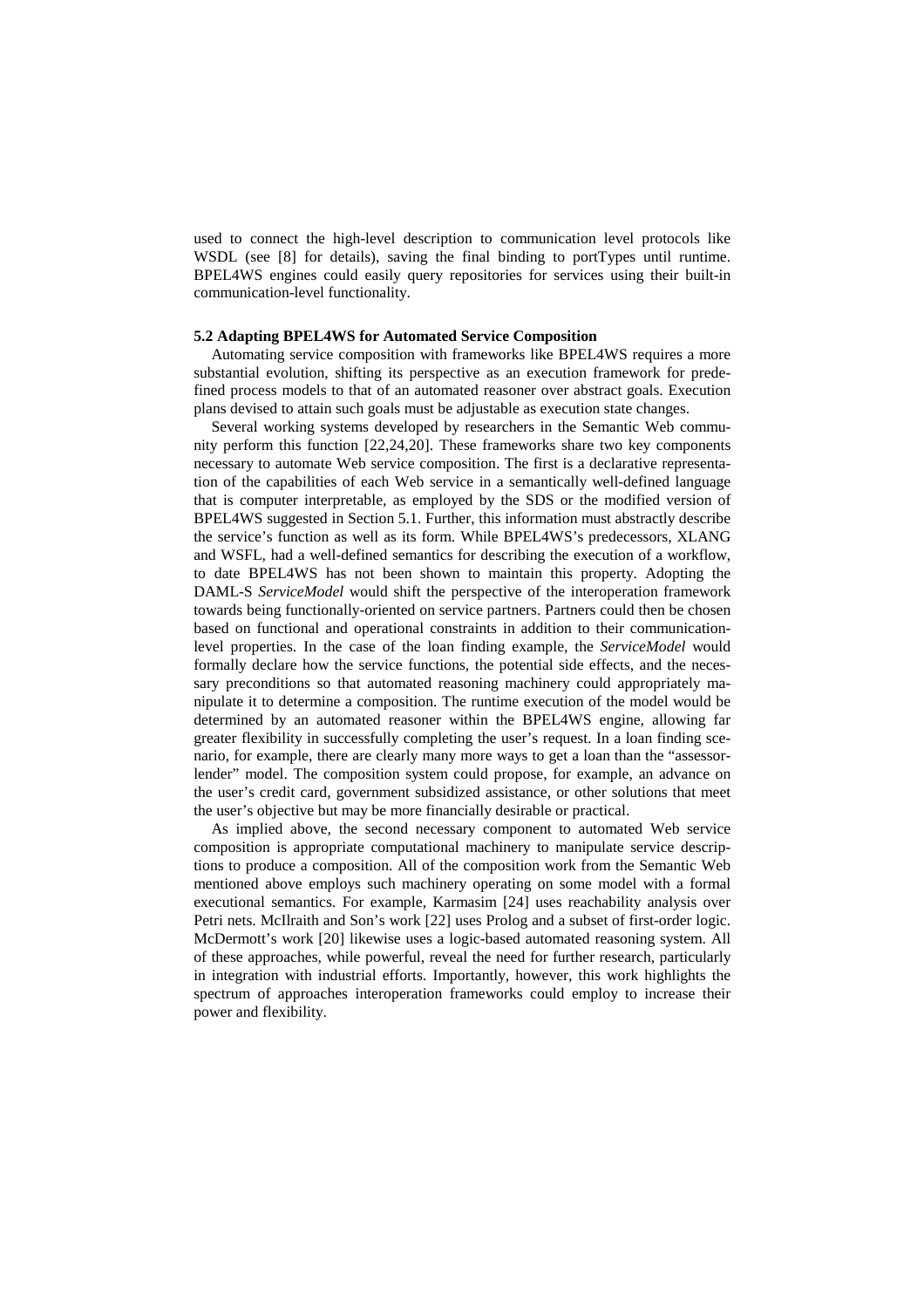## **6 Conclusion**

Seamless interoperability among networked programs and devices is critical for Web services to provide an infrastructure for the vision of ubiquitous computing. We argued here that industry has taken us a step in this direction with computing machinery for automated service execution, while the Semantic Web community has developed powerful representation and reasoning technology but has remained largely disconnected from the industrial effort. In acknowledgement of the fact that Web service technology will continue to evolve from emerging industry standards, we developed software from the bottom-up that extends industrial machinery with Semantic Web technology to enable automated service discovery, customization, and semantic translation. By integrating our technology, the industrial system gained the following capabilities:

- 1. Automatic, runtime binding of service partners
- 2. Selection between multiple service partners based on user-defined preferences and constraints
- 3. Integration of service partners with syntactically distinct but semantically translatable service descriptions

We further argued that these capabilities approach the limit of automated service interoperation with current industrial machinery. Extending manual composition frameworks with automated composition machinery supplants provider-defined workflows with potentially undesirable recompositions. Achieving automated Web service composition requires a fundamental shift in industrial frameworks from executing predefined process models to computing and adapting execution plans from abstract objectives. In particular, in order for industry to achieve this shift, it is critical that:

- 1. Web service providers publish unambiguous, computer-interpretable declarations of Web service form and function, at a level of detail commensurate with the task, and in a language with a well-defined semantics
- 2. Web service interoperation frameworks embed automated reasoning technology into their systems and specifications that is capable of reasoning about semantic descriptions of Web services.

With the Semantic Web grounded in firm industrial support, we can begin to attain the manifold benefits of fully integrated, Web-wide distributed computation.

## **Acknowledgements**

We would like to acknowledge Jessica Jenkins for her help in writing DAML-S queries and profiles and Rob McCool for his help in integrating DQL with JTP. We also thank Francisco Curbera and Bill Nagy for helpful conversations about BPWS4J, and Srini Narayanan for his useful thoughts throughout this work. We gratefully acknowledge the financial support of the US Defense Advanced Research Projects Agency DARPA Agent Markup Language (DAML) research grant #F30602-00-2-0579- P00001 and CALO research grant #NBCHD030010. Finally, we also gratefully acknowledge financial support from the Stanford Networking Research Center.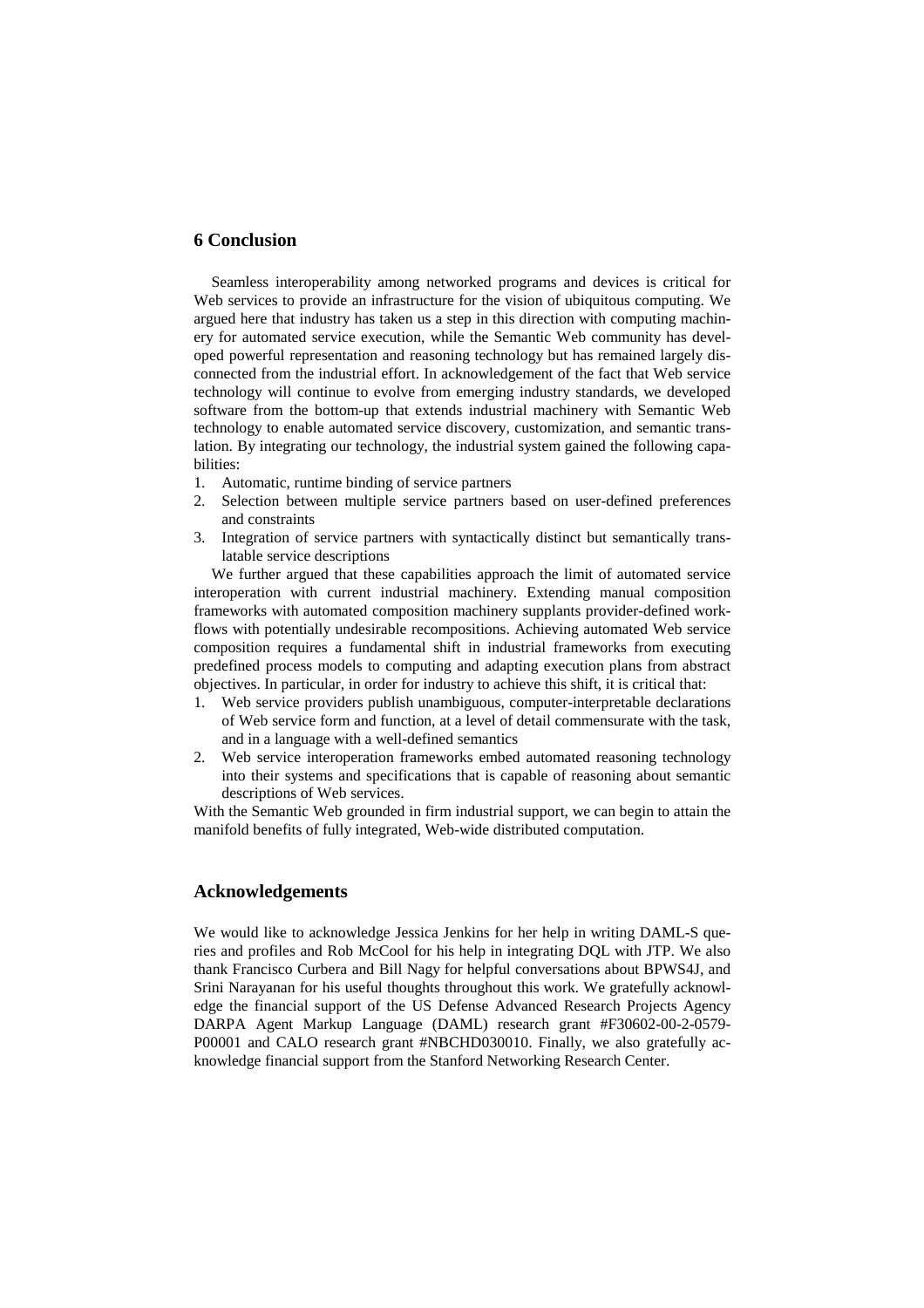## **References**

- 1. Arkin, A. Business Process Modeling Language. http://www.bpmi.org/bpml.esp
- 2. Arkin, A., Askary, S., Fordin, S., Jekeli,, W., Kawaguchi, K., Orchard, D., Pogliani, S., Riemer, K., Struble, S., Takacsi-Nagy, P., Trickovic, I., Zimek, S. Web Service Choreography Interface. http://wwws.sun.com/software/xml/developers/wsci/
- 3. Bellwood, T., Clément, L., Ehnebuske, D., Hately, A., Hondo, M., Husband, Y., Januszewski, K., Lee, S., McKee, B., Munter, J., von Riegen, C. UDDI Version 3.0, 2002. http://www.uddi.org/pubs/uddi-v3.00-published-20020719.htm
- 4. Berners-Lee, T., Hendler, J., Lassila, O. The Semantic Web, *Scientific American*, May, 2001.
- 5. Box, D., Ehnebuske, D., Kakivaya, G., Layman, A., Mendelsohn, N., Nielsen, H., Thatte, S., Winer, D. Simple Object Assess Protocol (SOAP) 1.1. W3C Technical report, 2000. http://www.w3.org/TR/SOAP/
- 6. Christensen, E., Curbera, F., Meredith, G., and Weerawarana, S. Web Services Definition Language. Technical report, W3C, 2001. http://www.w3c.org/TR/wsdl
- 7. Curbera, F., Goland, Y., Klein, J., Leymann, F., Roller, D., Thatte, S., Weerawarana, S. Business Process Execution Language for Web Services. http://www.ibm.com/developerworks/library/ws-bpel/
- 8. DAML Services Coalition. DAML-S and OWL-S . http://www.daml.org/services/
- 9. DAML Services Coalition (alphabetically A. Ankolekar, M. Burstein, J. Hobbs, O. Lassila, D. Martin, D. McDermott, S. McIlraith, S. Narayanan, M. Paolucci, T. Payne, K. Sycara). DAML-S: Web Service Description for the Semantic Web. *Proceedings of the International Semantic Web Conference (ISWC),* pp. 348-363, July, 2002.
- 10. Dean, M., Connolly, D., van Harmelen, F., Hendler, J., Horrocks, I., McGuinness, D., Patel-Schneider, P., and Stein, L. OWL Web Ontology Language 1.0 Reference. http://www.w3.org/TR/2002/WD-owl-ref-20020729/
- 11. Fikes, R., Hayes, P., Horrocks, I. DAML Query Language, Abstract Specification, 2002. http://www.daml.org/2002/08/dql/dql
- 12. Fikes, R. and McGuinness, D. An Axiomatic Semantics for RDF, RDF-S, and DAML+OIL, *Manuscript*. March, 2001. http://www.daml.org/2001/03/axiomatic-semantics.html
- 13. Georgakopoulos, D., Hornick, M., Sheth, A. An Overview of Workflow Management: From Process Modeling to Workflow Automation Infrastructure. *Distributed and Parallel Databases*, 3(2):119-153, 1995.
- 14. Hendler, J. and McGuinness, D. The DARPA Agent Markup Language. *IEEE Intelligent Systems, Tends and Controversies*, pp. 6-7, November/December 2000.
- 15. IBM. BPWS4J. http://www.alphaWorks.ibm.com/tech/bpws4j
- 16. Frank, G. "A General Interface for Interaction of Special-Purpose Reasoners within a Modular Reasoning System", Proceedings of the 1999 AAAI Fall Symposium on Question Answering Systems, pp. 57-62, 1999.
- 17. Lassila, O., Swick, R. Resource Description Framework (RDF) Model and Syntax Specification.W3C Recommendation, 22 February, 1999. http://www.w3.org/TR/REC-rdf-syntax.
- 18. Leymann, F. Web Services Flow Language.
	- http://www-3.ibm.com/software/solutions/webservices/pdf/WSFL.pdf
- 19. McDermott, Drew. "Estimated-Regression Planning for Interactions with Web Services", *Proceedings of the AI Planning Systems Conference (AIPS'02)*, June, 2002.
- 20. McDermott, D., Burstein, M., and Smith, D. Overcoming ontology mismatches in transactions with self-describing agents. In *Proc. Semantic Web Working Symposium*, pp. 285-302, 2001.
- 21. McGuinness, D. and van Harmelen, F. Feature Synopsis for OWL Lite and OWL. http://www.w3.org/TR/2002/WD-owl-features-20020729/